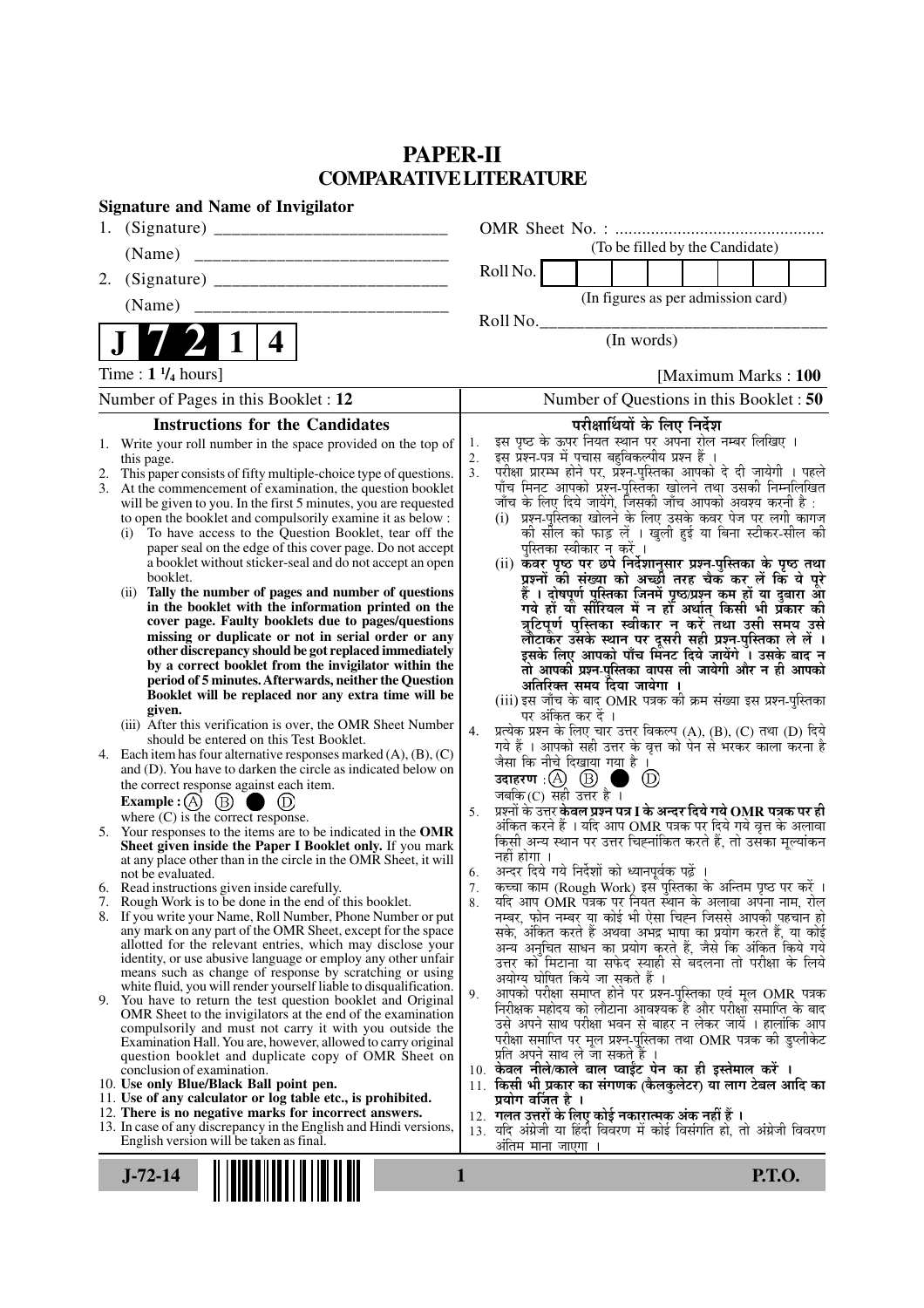### **COMPARATIVE LITERATURE**

#### **Paper – II**

- **Note :** This paper contains **fifty (50)** objective type questions of **two (2)** marks each. **All** questions are compulsory.
- **1.** The author of "Towards a Politics of Culture", a theoretical statement about new Historicism, is \_\_\_\_\_\_\_\_\_
	- (A) Stephen Greenblatt
	- (B) H. Aram Veeser
	- (C) Stephen Grgel
	- (D) Michael Licona
- **2.** Among these books which one has not been written by Ngugi Wa Thiongo ?
	- (A) Decolonising the Mind
	- (B) Homecoming
	- (C) Moving the center
	- (D) The Wretched of the Earth
- **3.** Mughal paintings make an appearance which of the following novels ?
	- (A) The Tainted Throne
	- (B) The Empire of Silver
	- (C) The Last Emperor
	- (D) Winter on the Plain of Ghosts
- **4.** An imaginative biography of the famous sculptor Ram Kinkar Baij was attempted by
	- (A) Sourindra Mukhopadhyay
	- (B) Samaresh Basu
	- (C) Buddhadev Guha
	- (D) Suchitra Bhattacharya

**Paper-II 2 J-72-14** 

- **5.** Mozart's Don Giovanni has been used by
	- (A) Auden (B) Pound
	- (C) Joyce (D) Eliot
- **6.** Lust for Life is a biography of
	- (A) Picasso
	- (B) Van Gogh
	- (C) Michel Angelo
	- (D) Da Vinci
- **7.** Which of the following is a comingof-age narrative ?
	- (A) Death in Venice
	- (B) Disgrace
	- (C) Down Second Avenue
	- (D) Madam Bovary
- **8.** The school of art form which generally influenced Ezra Pound is
	- (A) Dadaism

\_\_\_\_\_\_\_\_

- (B) Impressionism
- (C) Vorticism
- (D) Cubism
- **9.** Nida's approach to translation in The theory and practice of Translation is primarily \_\_\_\_\_\_\_\_\_
	- (A) Cultural
	- (B) Historical
	- (C) Sociolinguistic
	- (D) Psycholinguistic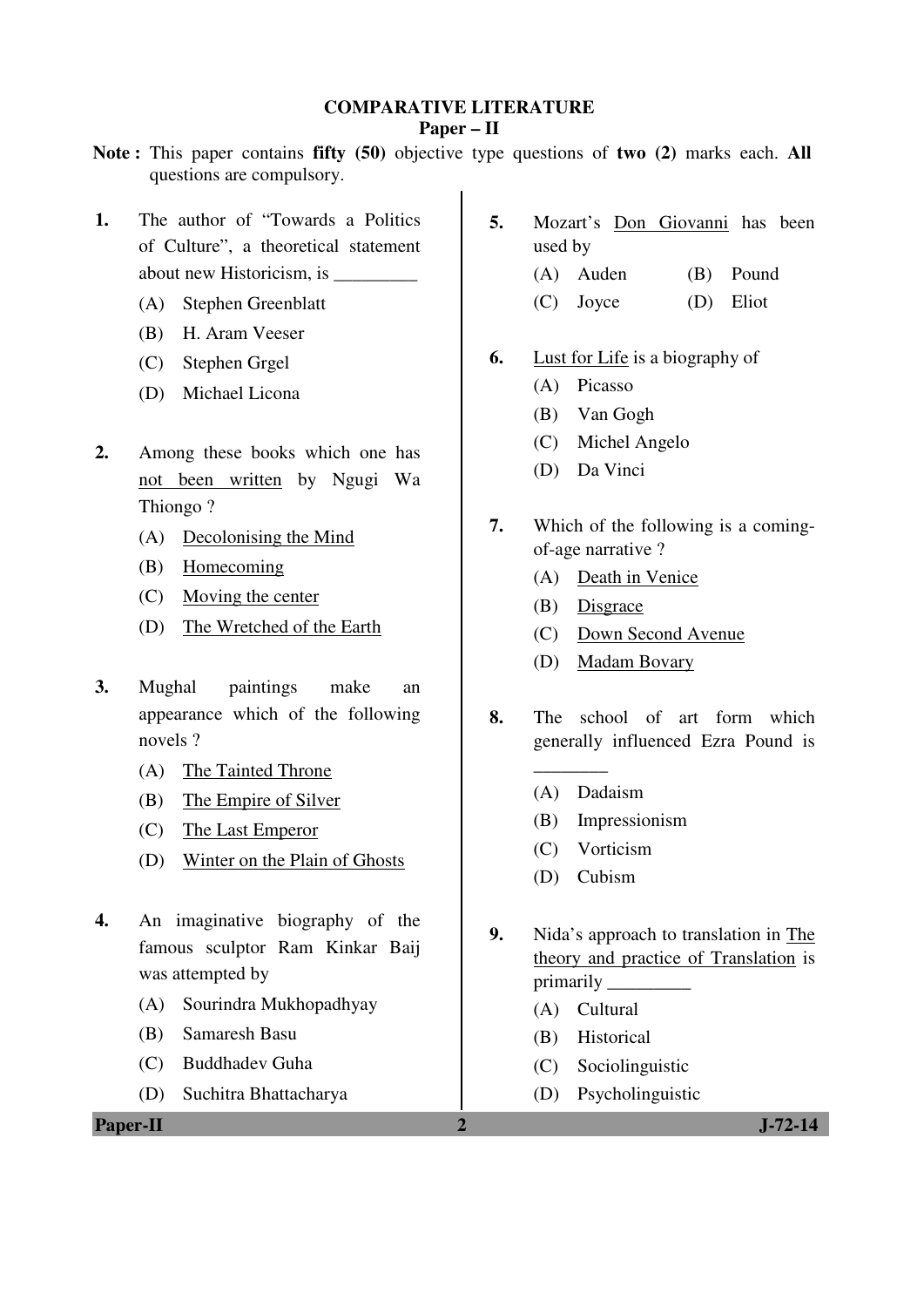## तुलनात्मक साहित्य

### ¯ÖÏ¿®Ö¯Ö¡Ö **– II**

**नोट :** इस प्रश्नपत्र में **पचास (50)** बह-विकल्पीय प्रश्न हैं । प्रत्येक प्रश्न के **दो (2)** अंक हैं । सभी प्रश्न अनिवार्य हैं ।

- 1. "ट्वर्डस ए पोलिटिक्स ऑफ कल्चर" नामक पुस्तक, जो नव इतिहासवाद के बारे में सैद्धान्तिक कथन है। के लेखक कौन है ?
	- $(A)$  स्टीफन ग्रीनब्लाट
	- (B) एच. आरम वीसर
	- $(C)$  स्टीफन ग्रगल
	- (D) माइकल लाइकोना
- 2. Fiम्नलिखित में से कौन सी पुस्तक एनगुगी वा थिऑगो द्वारा नहीं लिखी गई है ?
	- $(A)$  'डिकॉलोनाइजिंग दी माइन्ड'
	- (B) 'होमकमिंग'
	- (C) 'मुविंक दी सेंटर'
	- (D) 'दी रैचइड ऑफ दी अर्थ'
- 3. निम्नलिखित में से किस उपन्यास में मगल चित्रकारी प्रकट होती है ?
	- $(A)$  दी टेंटिड थ्रोन
	- (B) दी एम्पायर ऑफ सिल्वर
	- (C) दी लास्ट एम्पेरॅर
	- (D) विंटर ऑन दी प्लेन ऑफ घोस्ट्स
- 4. सुविख्यात मूर्तिकार राम किंकर बेज का कल्पनाप्रवण जीवनी-चरित्र लिखने का प्रयास किसने किया है ?
	- (A) सौरेन्द्र मुखोपाध्याय
	- (B) समरेश बस्
	- (C) बुद्धदेव गुहा
	- (D) सचित्र भट्टाचार्य
- 5. <sup>मोजार्ट के 'डॉन जियोवानी' का उपयोग किसके</sup> द्रारा किया गया है ?
	- (A) ओडेन
	- (B) पाउन्ड
	- $(C)$  जॉयस
	- (D) इलियट
- **6.** '»ÖÙü ±úÖò¸ü »ÖÖ‡±ú' ×ÛúÃÖÛúÖ •Öß¾Ö®Öß-ÃÖÖׯüŸµÖ Æîü ?
	- $(A)$  पिकासो $(B)$  वैन गॉग
	- (C) माइकलेंजलो (D) दा विंसी
- 7. निम्नलिखित में से कौन सा कमिंग-ऑफ-एज नरेटिव है $\overline{2}$ 
	- $(A)$  डेथ इन वेनिस
	- (B) डिसग्रेस
	- (C) डाऊन सैकेण्ड एवेन्य
	- (D) मॉडर्न बोवेरी
- 8. कलाकृति का सम्प्रदाय जो सामान्यतया एजरा पाउन्ड को प्रभावित करता है कौन सा है ?
	- $(A)$  दादाइज़्म
	- (B) संस्कारवाद
	- (C) भ्रमिलतावाद
	- (D) घनवाद (क्यूबिज़्म)
- 9. दि थियरी ऐण्ड प्रैक्टिस ऑफ ट्रांसलेशन में अनवाद के प्रति निदा का उपागम प्रधानत: है ।
	- (A) सांस्कृतिक
	- $(B)$  ऐतिहासिक
	- $(C)$  समाज-भाषायी
	- $(D)$  मनोभाषिक

 **J-72-14 3 Paper-II**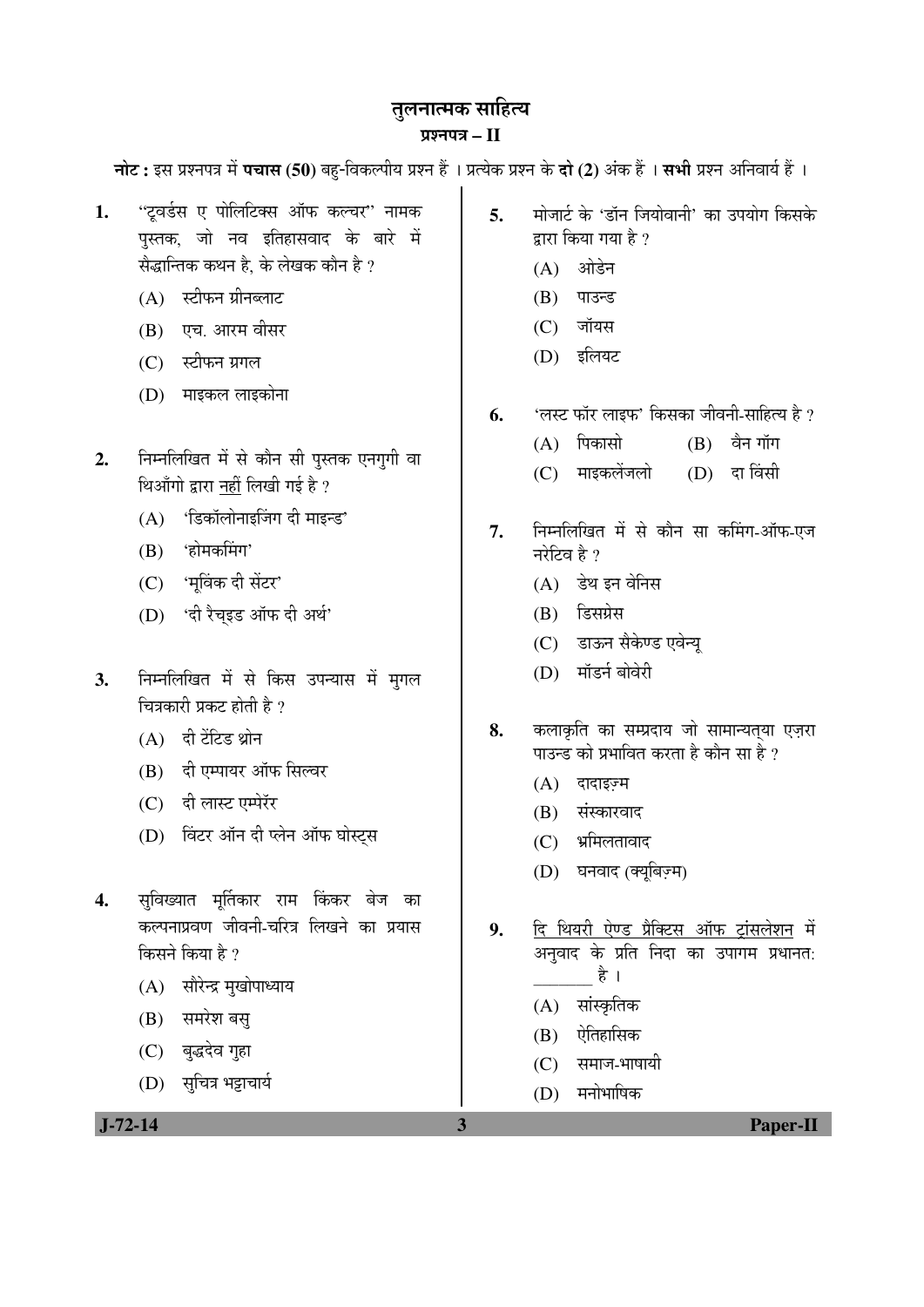- **10.** Thematologically, the situation constitutes \_\_\_\_\_\_\_\_
	- (A) a link between the stoff and the rohstoff
	- (B) the motif and the action
	- (C) the motif and the theme
	- (D) the tale and the plot
- **11.** The critic who asserts that "translation is our way to face the otherness of the universe" is \_\_\_\_\_\_\_\_\_
	- (A) Paz
	- (B) Bassnett
	- (C) Brower
	- (D) Barstone
- **12.** Which of the following does NOT have partition as a theme ?
	- (A) Bapsi Sidhwa's Cracking India
	- (B) Vaikom Muhammad Basheer, Balyakala Sakhi
	- (C) Qurratulain Hyder's Aag Ka Darya
	- (D) Kushwant Singh's Train to Pakistan
- **13.** The translator's invisibility : A history of translation is edited by
	- (A) Jeremy Munday
	- (B) Basit Hatim
	- (C) Laurence Venuti
	- (D) Itamar Evan Zohar
- **14.** The critic who makes a significant contribution to the theory of translation by his detailed treatment of semantic versus communicative translation is \_\_\_\_\_\_\_\_\_.
	- (A) Catford
	- (B) Newmark
	- (C) Evan Zohar
	- (D) Tomlinson

**Paper-II** J-72-14

- **15.** "This poet's conscious activity focuses primarily on the form. The world liberally supplies the subject matter, while the meaning arises spontaneously out of the fullness of his soul, "This meaning of **stoff** was articulated by \_\_\_\_\_\_\_\_
	- (A) Curtius
	- (B) Coleridge
	- (C) Van Tieghem
	- (D) Goethe
- **16.** The critic who defines translation as the replacement of the source language text material by equivalent target language material is \_\_\_\_\_\_\_\_
	- (A) Catford
	- (B) Croce
	- (C) Nida
	- (D) Paz
- **17.** The motive becomes leitmotiv, based on the dynamics of \_\_\_\_\_\_\_\_\_
	- (A) Reiteration
	- (B) Distortion
	- (C) Coherence
	- (D) Similarity
- **18.** The study of folktales was revitalized by which scholar ?
	- (A) Jakobson (B) Propp
	- (C) Lukacs (D) Fowler
- **19.** Which of the following can be seen as a Machiavellian text ?
	- (A) Dr. Faustus
	- (B) Macbeth
	- (C) Absalom and Achitopel
	- (D) Samson Agonists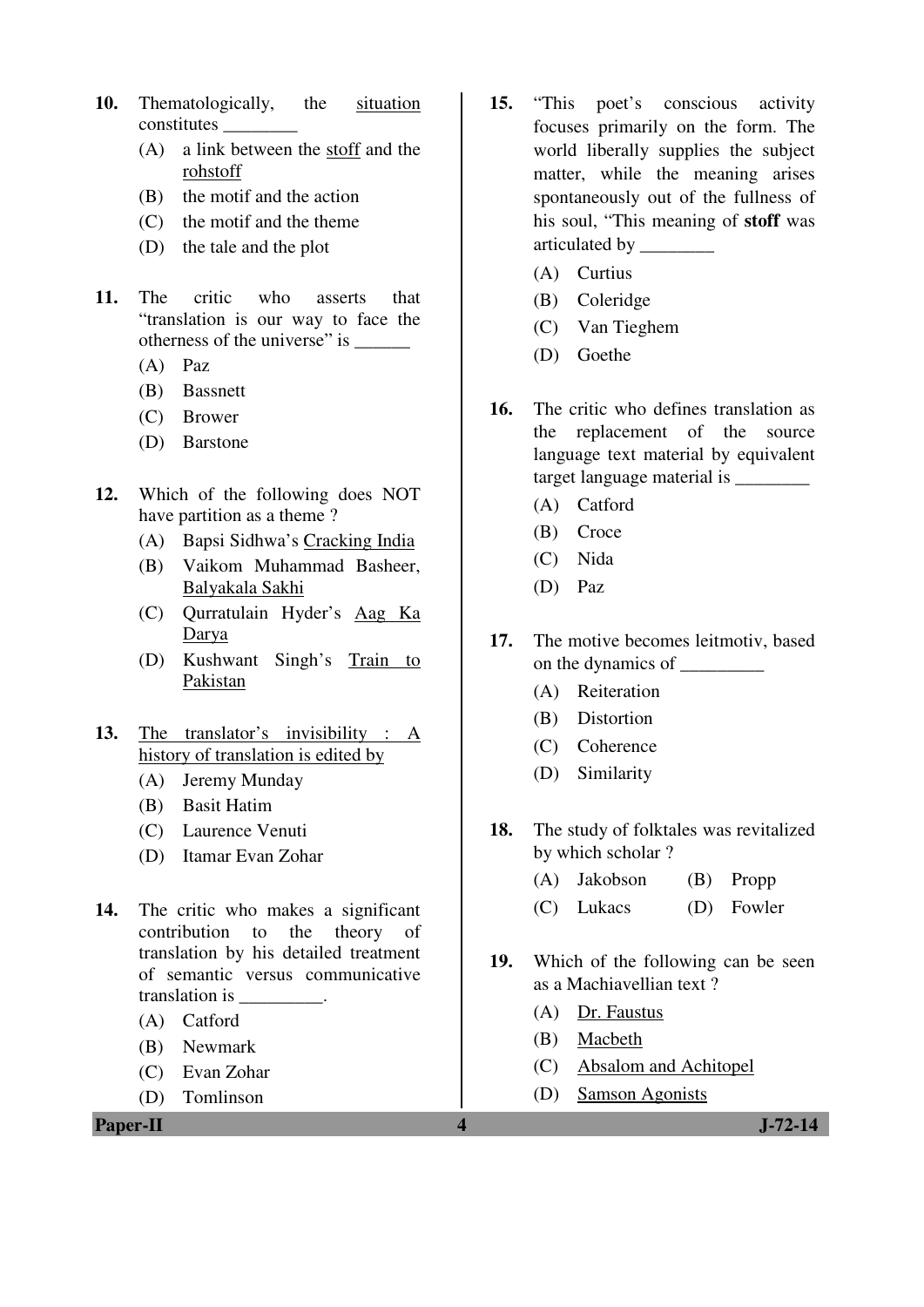- 10. कथानक विद्या के सम्बन्ध में स्थिति के अन्तर्गत
	- (A) स्टॉफ और रोहस्टॉफ के बीच सम्बन्ध आता है ।
	- (B) मोटीफ और क्रिया
	- (C) मोटीफ और थीम
	- (D) कथा और कथावस्त्
- 11. किस आलोचक ने यह जोर देकर कहा है कि अनुवाद, जगत् की अन्यता का सामना करने का, हमारा एक तरीका है ?
	- (A) पाज (B) बैसनेट
	- (C) ब्रोवर (D) बर्सटोन
- 12. निम्नलिखित में से एक का थीम विभाजन नहीं है $\cdot$ 
	- $(A)$  बाप्सी सिध्वा का 'क्रैकिंग इंडिया'
	- (B) वैकोम मौहम्मद बशीर 'बाल्यकाल सखी'
	- (C) कुर्रातुलेन हैदर का 'आग का दरया'
	- (D) कुशवंत सिंह का 'ट्रेन टू पाकिस्तान'
- 13. दि ट्रांसलेटर्स इनविजिबिलिटी : ए हिस्टी ऑफ ट्रांसलेशन का सम्पादक कौन है ?
	- (A) जेरेमी मंडे
	- $(B)$  बसित हातिम
	- (C) लॉरेंस वेनुती
	- (D) इतमर एवान जोहर
- 14. निम्नलिखित में से किस आलोचक ने शब्दार्थात्मक बनाम सम्प्रेषणात्मक अनुवाद के <u>विस्तृत वर्णन के द्वारा, अनुवाद के सिद्धान्त में</u> महत्त्वपूर्ण योगदान किया है ?
	- $(A)$  कैटफर्ड
	- (B) न्यूमार्क
	- (C) इवान जोहर
	- (D) टॉमलिंसन

- 15. इस कवि की चेतन क्रिया मुख्य रूप से रूप या ब्रह्माकृति पर फोकस करती है । जगत उदारता से विषय-सामग्री प्रदान करता है. जबकि अर्थ उसकी आत्मा की पूर्णता से स्वत: ही निकल कर आता है. स्टॉफ का यह अर्थ किसने अभिव्यक्त किया है  $\overline{v}$ 
	- $(A)$  कर्टिअस
	- (B) कॉलरिज
	- $(C)$  वेन टीघम
	- $(D)$  गोथ
- 16. **'मूलपाठ स्रोत भाषा का समकक्ष लक्ष्य-भा**षा से विस्थापन' के रूप में अनुवाद की परिभाषा किसने दी है ?
	- (A) कैटफर्ड (B) क्रोचे
	- (C) निडा (D) पाज
- 17. मोटीव निम्नलिखित की गत्यात्मकता के आधार पर लाइटमोटीव (विशिष्ट स्वरलहरी) बन जाता है $\cdot$ 
	- (A) पुनरावृत्ति
	- $(B)$  विरूपण
	- (C) सुसंगति
	- $(D)$  समानता
- 18. निम्नलिखित में से किस विद्रान ने लोकगाथाओं के अध्ययन को पनर्जीवित किया ?
	- $(A)$  जैकोब्सन
	- $(B)$  प्रॉप
	- (C) लुकास
	- $(D)$  फावलर
- 19. निम्नलिखित में से किसे मैक्यावेलीवादी ग्रंथ माना जा सकता है ?
	- $(A)$   $\vec{S}$ , फॉस्टस
	- $(B)$  मैकबेथ
	- (C) एबसेलॉम एवं एकीटॉपल
	- (D) सेमसन एगोनिस्ट

 **J-72-14 5 Paper-II**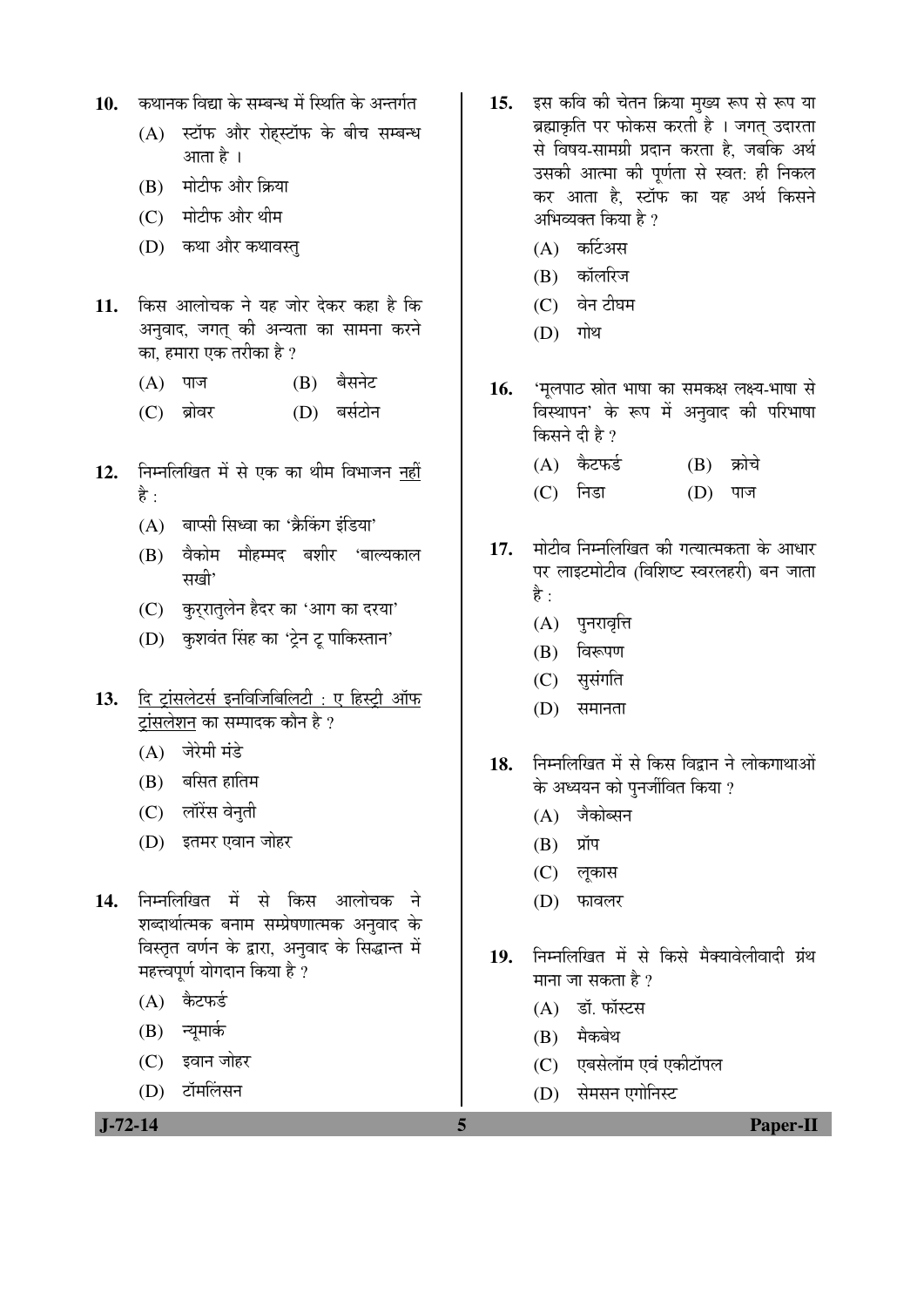- **20.** The work of Milman Parry concerned the genre of \_\_\_\_\_\_\_\_\_
	- (A) Novel
	- (B) Comedy
	- (C) Picaresque
	- (D) Epic
- **21.** The theorist who holds that Comparative Literature studies the influence that the authors or literatures of one nation have exerted on another is
	- (A) Simon Jenne
	- (B) Rene Wellek
	- (C) Harry Levin
	- (D) Claudio Guillen
- **22.** One of the first writers in classical antiquity "to stress the segregation of literary genres" was \_\_\_\_\_\_\_\_\_.
	- (A) Quintilian
	- (B) Longinus
	- (C) Cicero
	- (D) Aristotle
- **23.** The study of literary reception points  $\frac{1}{\sqrt{1-\frac{1}{\sqrt{1-\frac{1}{\sqrt{1-\frac{1}{\sqrt{1-\frac{1}{\sqrt{1-\frac{1}{\sqrt{1-\frac{1}{\sqrt{1-\frac{1}{\sqrt{1-\frac{1}{\sqrt{1-\frac{1}{\sqrt{1-\frac{1}{\sqrt{1-\frac{1}{\sqrt{1-\frac{1}{\sqrt{1-\frac{1}{\sqrt{1-\frac{1}{\sqrt{1-\frac{1}{\sqrt{1-\frac{1}{\sqrt{1-\frac{1}{\sqrt{1-\frac{1}{\sqrt{1-\frac{1}{\sqrt{1-\frac{1}{\sqrt{1-\frac{1}{\sqrt{1-\frac{1}{\sqrt{1-\frac{1}{\sqrt{1-\frac{1$ 
	- (A) Sociology
	- (B) Psychology
	- (C) Philosophy
	- (D) Ethics

\_\_\_\_\_\_\_\_

- **24.** All the following texts come under the category of 'dystopia' EXCEPT
	- $(A)$  Zamyatin We
	- (B) Huxley Brave New World
	- (C) Tolstoy Death of Ivan Illyeh
	- (D) Orwell Nineteen Eighty-Four

**Paper-II 6 J-72-14** 

- **25.** Vidyasagar's Bhrantibilas is an early reception of a play by \_\_\_\_\_\_\_\_.
	- (A) Moliere
	- (B) Hugo
	- (C) Shakespeare
	- (D) Aeschylus

### **26.** The world's first novel was produced  $in$   $\Box$

- (A) Japan
- (B) India
- (C) Portugal
- (D) China
- **27.** Which Mahabharata character has inspired maximum modern and postmodern retellings in the Indian languages ?
	- (A) Gandhari
	- (B) Bhima
	- (C) Bhishma
	- (D) Draupadi
- **28.** The term Weltliteratur was coined by
	- (A) Schelling
	- (B) Goethe

 $\overline{\phantom{a}}$ 

- (C) Schlegel
- (D) Herder
- **29.** While developing periodisation for modern Indian literary history, the concept of pro-phane and metaphane were developed by.
	- (A) Ganesh Devy
	- (B) Amiya Dev
	- (C) Jasbir Jain
	- (D) Sisir Kumar Das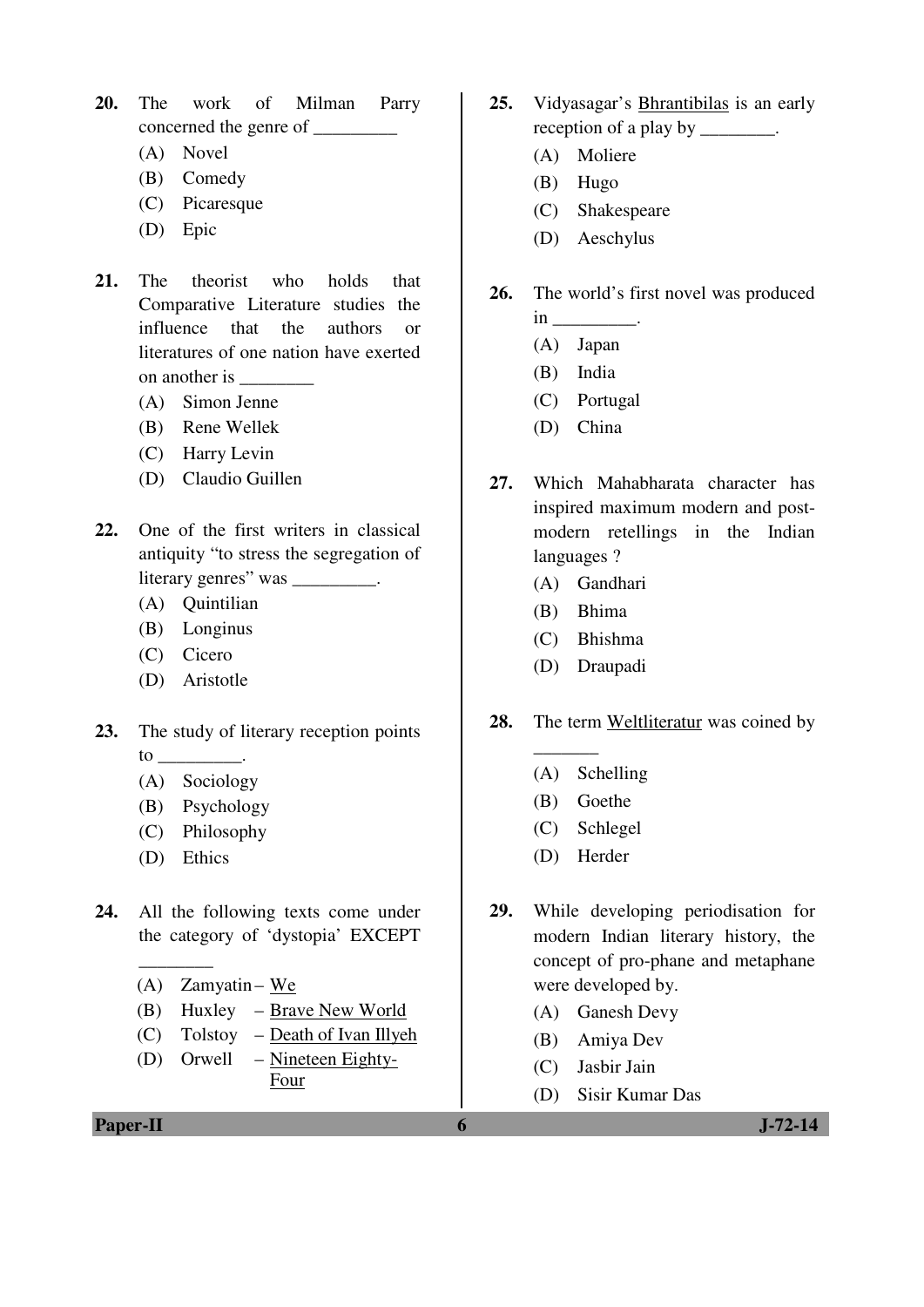- 20. मिलमैन पैरी की कृति किस साहित्य-विद्या से संबंधित है ?
	- (A) उपन्यास
	- (B) कोमेडी
	- (C) खल-कथा
	- (D) महाकाव्य
- 21. वह सिद्धान्तवेता जिनका मानना है कि तलनात्मक साहित्य उस प्रभाव का अध्ययन करता है जो कि एक देश का साहित्य दुसरे देश के साहित्य पर डालता है । कौन है ?
	- $(A)$  साइमन ज्यन
	- (B) रेने वैलेक
	- (C) हेरी लेविन
	- (D) क्लॉडियो गिलेन
- 22. साहित्यिकी विधाओं के पृथक्करण पर बल देने वाला शास्त्रीय पुरातनता काल का पहला लेखक
	- $(A)$  क्विनटीलियन
	- $(B)$  लांजाइनस
	- (C) सिसरो
	- (D) अरस्त
- 23. साहित्यिक अभिग्रहणता (रिसेप्शन) का अध्ययन निम्नलिखित की ओर संकेत करता है ?
	- $(A)$  समाजशास्त्र
	- $(B)$  मनोविज्ञान
	- $(C)$  दर्शनशास्त्र
	- $(D)$  नीतिशास्त्र
- 24. नीचे दिए गए किस एक ग्रंथ के अतिरिक्त अन्य सारे ग्रंथ 'डिस्टोपिया' की कोटि में आते हैं ?
	- $(A)$  जामियातिन वी
	- (B) हक्सले ब्रेव न्यू वर्ल्ड
	- $(C)$  टाल्सटाय डेथ ऑफ द ईवान इलिच
	- (D) ऑरवेल नाइनटीन एटी फोर
- 25. विद्यासागर का 'भ्रान्ति बिलास' निम्नलिखित के नाटक का पर्व अभिग्रहण है:
	- (A) मोलियेरे
	- $(B)$  ह्यगो
	- (C) शेक्सपियर
	- (D) एशीलस
- **26.** दुनिया का पहला उपन्यास कहाँ लिखा गया ?
	- $(A)$  जापान  $(B)$  भारत
	- (C) पुर्तगाल (D) चीन
- 27. महाभारत के किस पात्र ने भारतीय भाषाओं में अधिकतम आधुनिक तथा उत्तर-आधुनिक वर्णनों को अभिप्रेरित किया है ?
	- $(A)$  गंधारी
	- $(B)$  भीम
	- $(C)$  भीष्म
	- (D) द्रौपदी
- 28. **'वेल्टलिटरेचर' पद का सर्ज**क कौन है ?
	- $(A)$  शेलिंग
	- $(B)$  गोथे
	- (C) श्लेगेल
	- (D) हर्डर
- 29. आधुनिक भारतीय साहित्यिक इतिहास के लिए कालनिर्धारण को विकसित करने के क्रम में 'प्रो-फेन' और 'मेटाफेन' की संकल्पना का विकास किसके द्वारा किया गया ?
	- $(A)$  गणेश देवी
	- (B) अमिय देव
	- (C) जसबीर जैन
	- (D) शिशिर कुमार दास

 **J-72-14 7 Paper-II**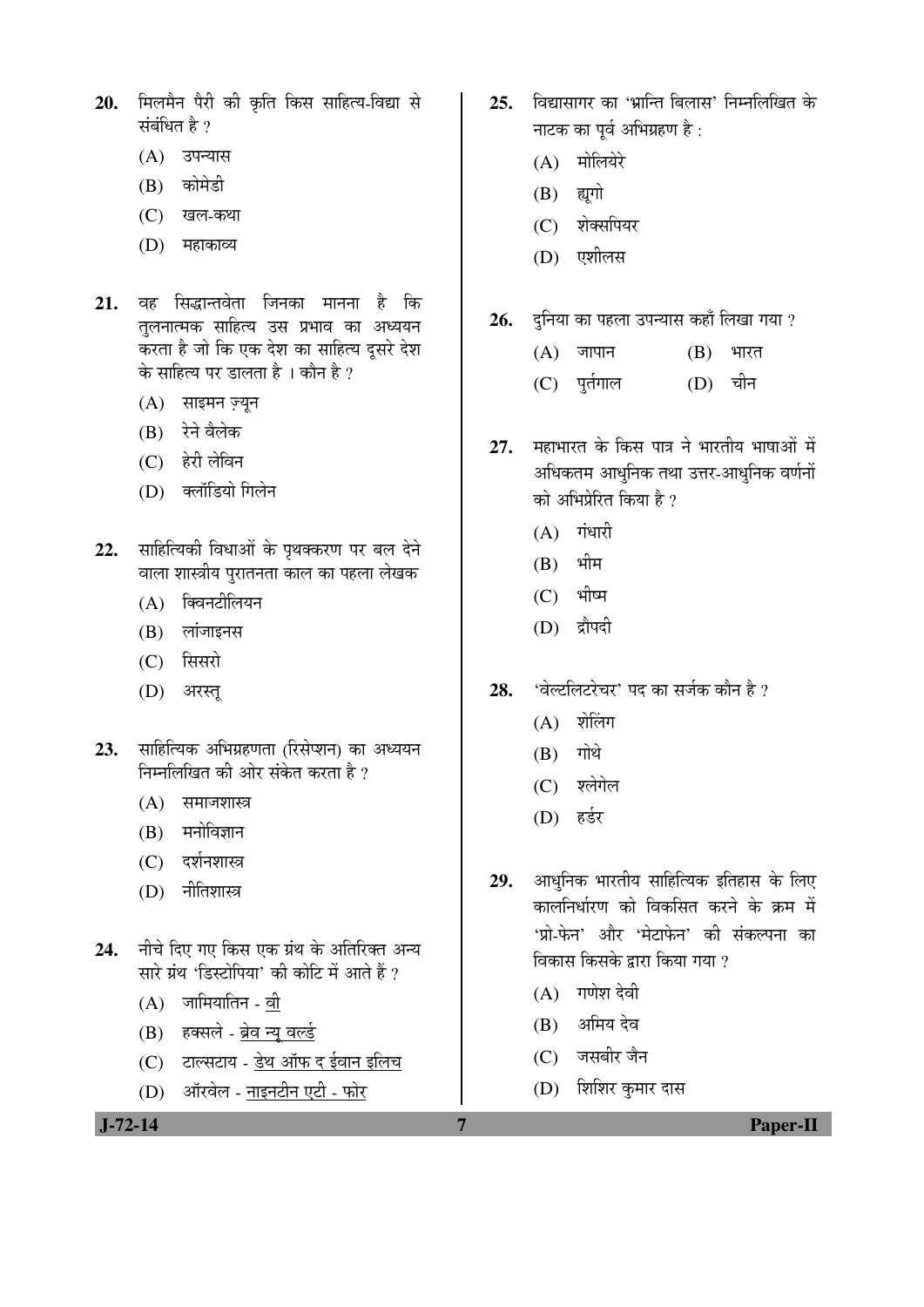- **30.** Who among the following argued that Indian literary historiography must have an indigenous definition of history, an indigenous critical framework and an indigenous historiographical perspective ?
	- (A) Sri Aurobindo
	- (B) Sujit Mukherjee
	- (C) K.M. George
	- (D) Rabindranath Tagore
- **31.** Vāmana is an exponent of the school of
	- (A) Dhvani (B) Riti
	- (C) Vakrokti (D) Aucitya
- **32.** Historiography in the Literary Studies Series is edited by \_\_\_\_\_\_\_\_
	- (A) Ipshita Chanda
	- (B) Subha Chakraborty Dasgupta
	- (C) Sibaji Bandyopadhyay
	- (D) Suchorita Chattopadhyay
- **33.** Name the concept of Tolkappiam that comes close to Aristotle's theory of Catharsis and bridges the Gulf between the East and the West.
	- (A) Meippaadu
	- (B) Kaikilai
	- (C) Perunthinai
	- (D) Agathinai
- **34.** The first history of Indian literature was written by \_\_\_\_\_\_\_\_
	- (A) Morris Winternitz
	- (B) Albrecht Weber
	- (C) William Jones
	- (D) G.U. Pope

**Paper-II 8 J-72-14** 

- **35.** Which of the following is not an aspect of Dhvani ?
	- (A) Laksana (B) Abhidhā
	- (C) Angikā (D) Vyānjanā
- **36.** K. Ksemendra is an exponent of the school of \_\_\_\_\_\_\_\_
	- $(A)$  Aucitya  $(B)$ **Alamkara**
	- (C) Dhvani (D) Rīti
- **37.** The concept of 'Hyper reality' was introduced by
	- (A) Lukàcs
	- (B) Eco
	- (C) Lacan
	- (D) Baudrillard
- **38.** Which scholar first enunciated the concept of a "Literary History from below" ?
	- (A) Walter Mignolo
	- (B) David Damrosch
	- (C) Amiya Dev
	- (D) Dipesh Chakravorty
- **39.** Comparative Literature : Indian Dimensions is written by
	- (A) K.M. George
	- (B) Amiya Dev
	- (C) Swapan Majumdar
	- (D) E.V. Ramakrishnan
- **40.** The telugu journal Sahiti, launched by the literary group Sahiti Samiti, was similar to the journal
	- (A) Basumatī
- (B) Sānibārer Chițhi
	- (C) Sabuj Patra
	- (D) Kallol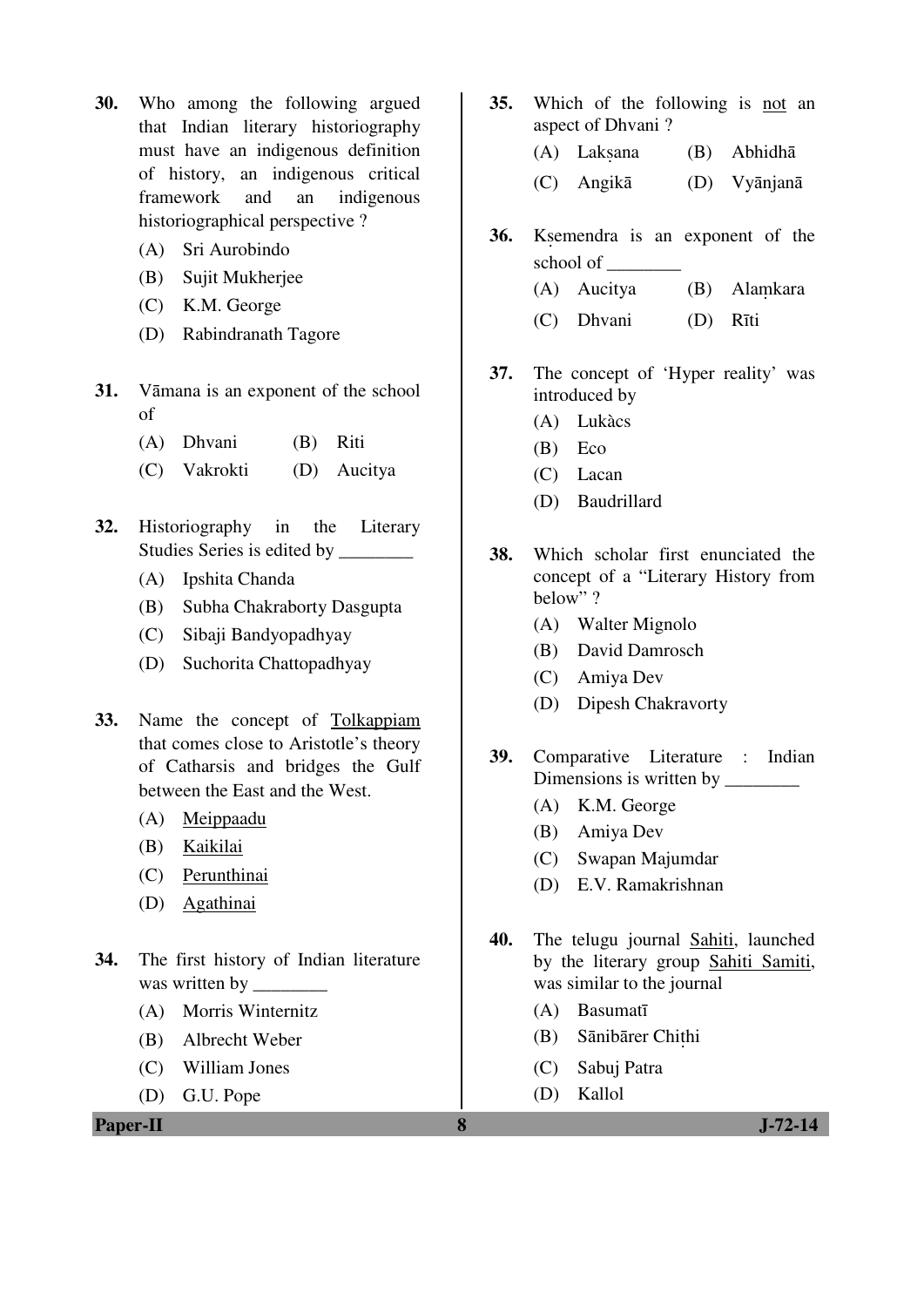- 30. ਜਿਸ लिखित में से किसने यह तर्क दिया है कि <u>भारतीय साहित्य इतिहास लेखन शास्त्र के पास</u> इतिहास की एक देशीय परिभाषा, एक देशीय समालोचनात्मक ढाँचा और देशीय इतिहासलेखन परक दष्टिकोण अवश्य होना चाहिए $?$ 
	- $(A)$  श्री अरविन्दो
	- (B) सुजित मुखर्जी
	- (C) के.एम. जार्ज
	- (D) रवीन्द्रनाथ टैगोर
- **31.** बामन किस सम्प्रदाय के प्रतिपादक है ?
	- $(A)$  ध्वनि  $(B)$  रीति
	- (C) वक्रोक्ति (D) औचित्य
- 32. लिटररी हिस्टी नामक सिरीज में ग्रंथमाला रूप में प्रकाशित पुस्तक <u>हिस्टोरियोग्राफी</u> का/की सम्पादक/सम्पादिका कौन है ?
	- $(A)$  इष्षिता चंदा
	- (B) शुभा चक्रवर्ती दासगुप्त
	- $(C)$  शिवाजी बंदोपाध्याय
	- (D) सूचरिता चड्रोपाध्याय
- 33. टॉल्कापिअम की अवधारणा का नाम बताइए जो कि कैथार्सिस (विरेचन/भावशान्ति) के अरस्तु के सिद्धान्त के निकट आ जाता है और पूर्व तथा पश्चिम के बीच की खाई को भरता है :
	- $(A)$  मीप्पाड़
	- $(B)$  कैकिलाई
	- $(C)$  पेरुंथीनाई
	- $(D)$  आगाथिनाई
- 34. भारतीय साहित्य का प्रथम इतिहास किसके द्वारा  $\delta$ लिखा गया था ?
	- (A) मोरिज विन्टरनिट्ज
	- (B) अल्ब्रेख्त वेबर
	- (C) विलियम जोन्स
	- (D) जी.यू. पोप

 **J-72-14 9 Paper-II**

- 35. ध्वनि का पहल निम्नलिखित में से कौन सा नहीं
	- $(A)$  लक्षण  $(B)$  अभिधा
	- (C) अंगिक (D) व्यंजन
- 36. åे क्षेत्रेन्द्र किस सम्प्रदाय के प्रतिपादक है ?
	- $(A)$  औचित्य

हे ?

- $(B)$  अलंकार
- $(C)$  ध्वनि
- $(D)$  रीति
- 37. हाइपर रिएलिटी (अतिवास्तविकता) की अवधारणा किसने प्रस्तुत की थी ?
	- $(A)$  लुकास
	- $(B)$  इको
	- $(C)$  लाक
	- $(D)$  बॉद्रिला

38. 'लिटररी हिस्टी फ्रॉम बिलो' की संकल्पना का प्रथम प्रवर्तक कौन है ?

- $(A)$  वाल्टर मिग्नोलो
- (B) डेविड डैमरोश
- (C) अमिय देव
- (D) दीपेश चक्रवर्ती
- 39. कंपरेटिव लिटरेचर : इंडियन डाइमेंशंस का लेखक कौन है ?
	- (A) के.एम. जॉर्ज
	- (B) अमिय देव
	- (C) स्वपन मज़मदार
	- (D) ई.वी. रामकृष्णन
- <u>40. सहिति समिति</u> नामक साहित्यिक समूह द्वारा शुरू की गई तेलगु पत्रिका सहिति निम्नलिखित में से किस पत्रिका के समान थी ?
	- $(A)$  बसमती
	- (B) शनिवारेर चिट्ठी
	- (C) सबज पत्र
	- (D) কল্লীল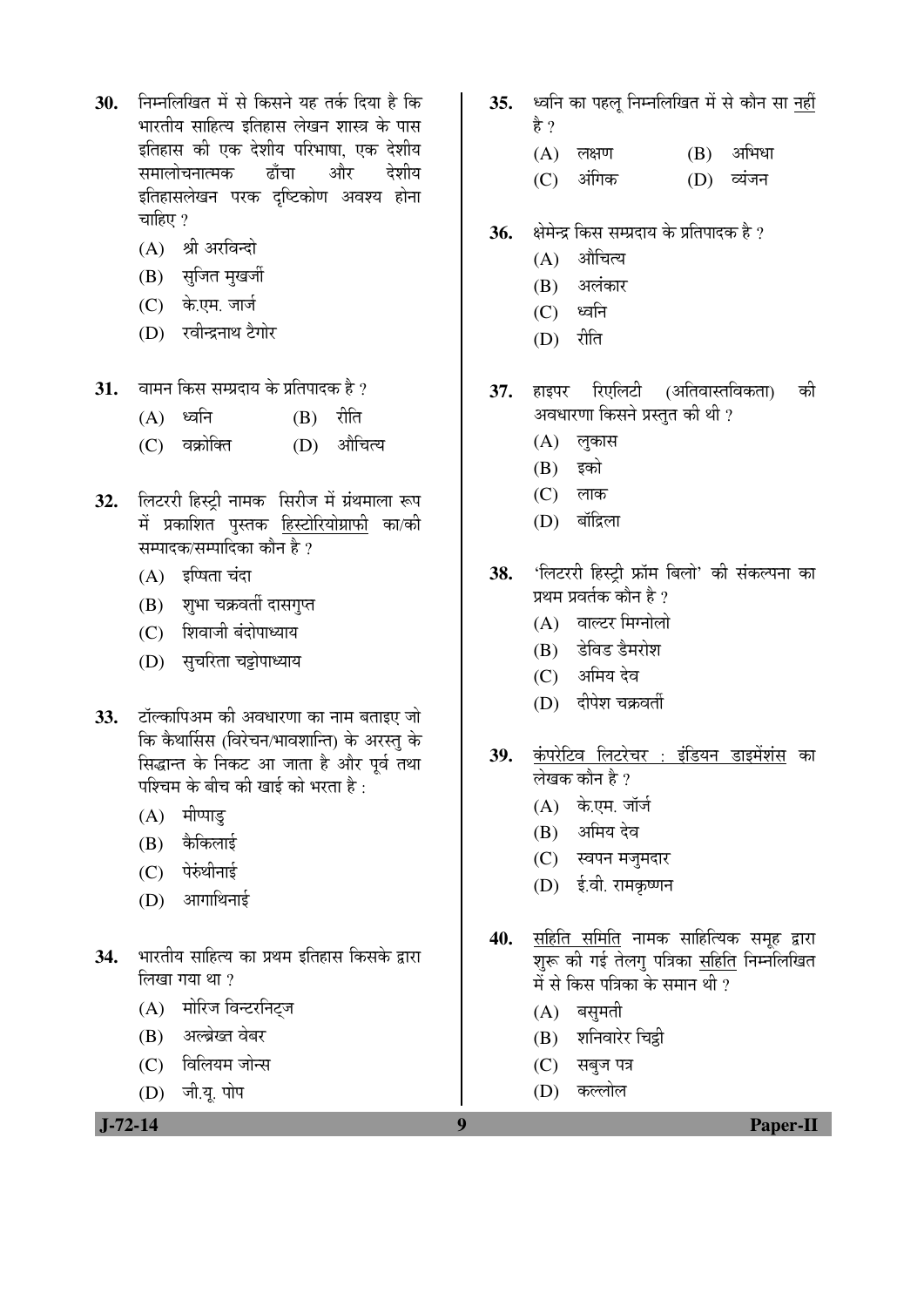**41.** Hutchinson Macaulay Posnett's Comparative Literature was published in \_\_\_\_\_\_\_ (A) 1882 (B) 1886

| $(4 - 1)$ $100 -$ | $\mathbf{u}$ |
|-------------------|--------------|
| $(C)$ 1892        | $(D)$ 1898   |

- **42.** Which comparatist excluded folklore from comparative literature ?
	- (A) Wellek
	- (B) Balakian
	- (C) Baldensperger
	- (D) Levin
- **43.** Kiratārjuniam, according to the sāstras, is designated as
	- (A) Charit
	- (B) Mahākāvya
	- (C) Vīragāthā
	- (D) Akhyāyika
- **44.** "Comparative Literature in India", the landmark essay published in the Year book of Comparative and General Literature (YCGL) was written by
	- (A) Chandra Mohan
	- (B) Buddhadeva Bose
	- (C) Ganesh Devy
	- (D) D.W. Fokkema
- **45.** Comparative Literature has been defined as "a branch of literary history… the study of international spiritual relations, of rapports de fait between Byron and Puskhin, Goethe and Carlyle, Walter Scott and Alfred de Vigny, and between the works, the inspirations and even the lives of writers belonging to different literatures" by \_\_\_\_\_\_\_\_\_
	- (A) Carré
	- (B) Brunetiere
	- (C) Balakian
	- (D) Remak
- **46.** As a scholarly discipline littérature comparée matured in France in the of the nineteenth century.
	- (A) first and second decades
	- (B) third and fourth decades
	- (C) fifth and sixth decades
	- (D) seventh and eight decades
- **47.** The author of Rhetoric of English India is \_\_\_\_\_\_\_\_
	- (A) Gauri Viswanathan
	- (B) Rajeswari Sundar Rajan
	- (C) Sara Suleri
	- (D) Sudhir Chandra
- **48.** The novel that served as a foundation for Hindu nationalism was \_\_\_\_\_\_\_\_
	- (A) Indulekha
	- (B) Cha Mana Atha Guntha
	- (C) Ananda Math
	- (D) A Passage to India
- **49.** The novel which uses cultural contrast as a theme is \_\_\_\_\_\_\_\_
	- (A) Journey to Ithaca
	- (B) Fasting, Feasting
	- (C) Distant Drum
	- (D) English, August
- **50.** The study of literature and gender in the context of the making of Indian nationalism has been attempted by
	- (A) Sumit Sarkar
	- (B) Charu Gupta
	- (C) Kunal Chakravarty
	- (D) Samita Sen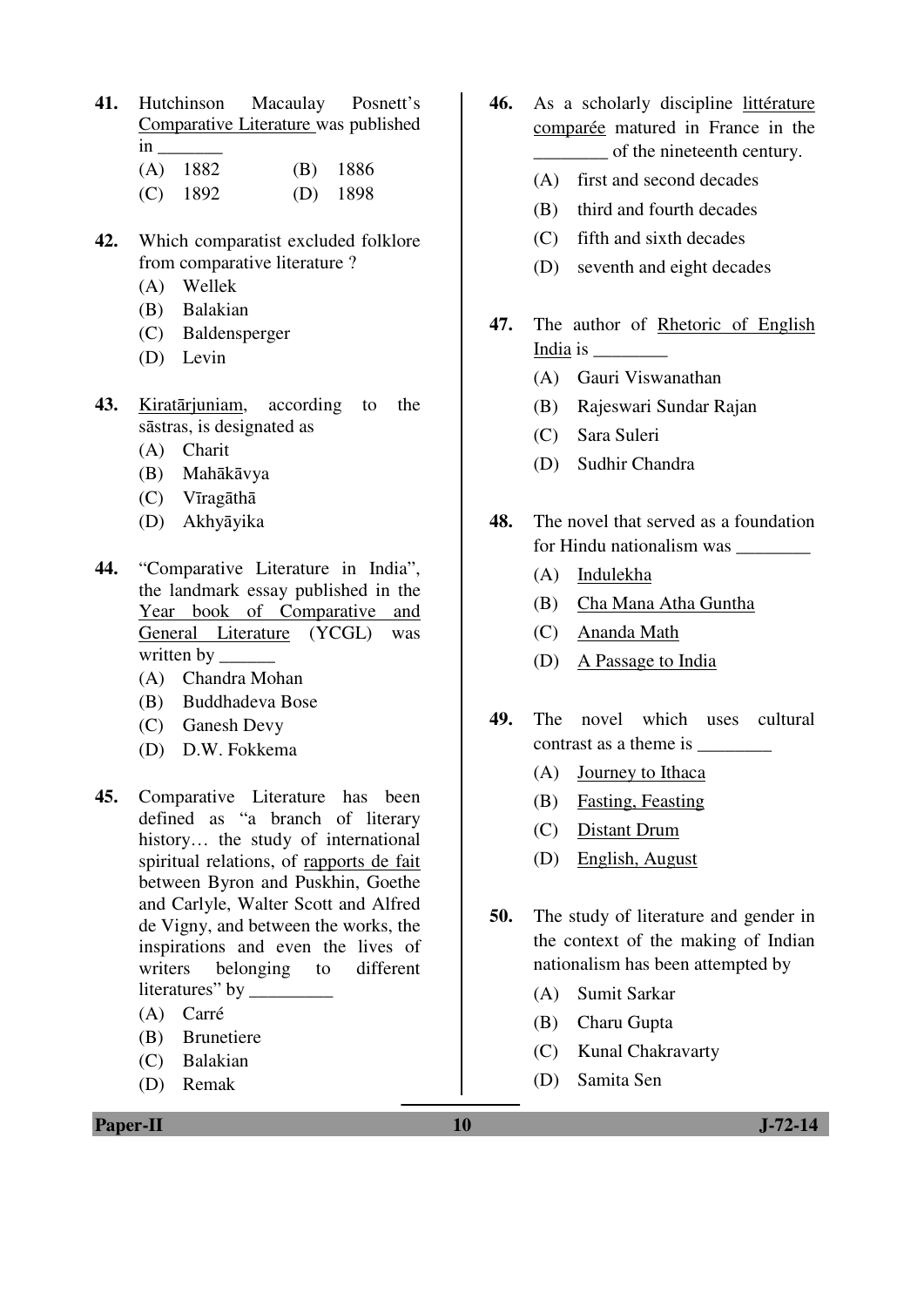- 41. हटचिंसन मेकॉले पोसनेट कृत्त **कंपरेटि**व लिटरेचर पुस्तक का प्रकाशन किस वर्ष हुआ था $, 2$ 
	- (A) 1882 (B) 1886
	- (C) 1892 (D) 1898
- 42. तुलनात्मक साहित्य के किस विद्वान ने तलनात्मक साहित्य से लोकवार्ता को हटाया था $, 2$ 
	- (A) वेलेक
	- (B) बालाकियन
	- (C) बाल्डेनसपर्जर
	- (D) लेविन
- **43.** शास्त्रों के अनुसार, <u>किरातार्जुनीय</u> को क्या माना जाता है ?
	- $(A)$  चरित  $(B)$  महाकाव्य
	- (C) वीरगाथा (D) आख्यायिका
- 44. <u>इयर बुक ऑफ कंपरेटिव ऐण्ड जनरल लिटरेचर</u> (YCGL) में प्रकाशित "कंपरेटिव लिटरेचर इन इंडिया" शीर्षक युगांतरकारी निबंध किसके द्वारा  $\overline{6}$ लिखा गया था ?
	- $(A)$  चन्द्र मोहन
	- (B) बुद्धदेव बोस
	- (C) गणेश देवी
	- (D) डी.डब्ल्यू. फेक्केमा
- 45. तुलनात्मक साहित्य की यह परिभाषा "साहित्यिक इतिहास की एक शाखा: बायरन और पश्किन, गोथे और कार्लाइल, वाल्टर स्कॉट <u>और अल्फ्रेड द विने तथा विभिन्न साहित्य के</u> लेखकों की कृतियों, आकांक्षाओं और यहाँ तक कि उनके जीवन के रैपो द फेय के अंतर्राष्ट्रीय आध्यात्मिक संबंधों का अध्ययन" किसने दी है ?
	- $(A)$  कैरे
	- (B) ब्रुनेतियर
	- (C) बालाकियन
	- (D) रेमॉक
- 46. फ्रांस में 'लिटेरेत कँपारे' पाण्डित्यपर्ण-विद्याशास्त्र का पूर्णत: विकास उन्नीसवीं शताब्दी के किस दशक में हुआ ?
	- $(A)$  प्रथम और द्वितीय दशकों में
	- (B) तृतीय और चतुर्थ दशकों में
	- (C) पाँचवें और छठे दशकों में
	- $(D)$  सातवें और आठवें दशकों में
- 47. <u>रेटरिक ऑफ इंगलिश इंडिया</u> के/की लेखक/लेखिका कौन है ?
	- $(A)$  गौरी विश्वनाथन
	- (B) राजेश्वरी सन्दर राजन
	- (C) सारा सुलेरी
	- (D) सुधीर चंद्रा
- 48. हिन्द राष्टवाद की नींव के रूप में माना जाने वाला उपन्यास
	- (A) इन्दुलेखा
	- $(B)$  छ: मन अठा गुंठा
	- (C) आनन्दमठ
	- (D) ए पैसेज टू इंडिया
- 49. विषय वस्तु के रूप में सांस्कृतिक वैषम्य का उपयोग करनेवाला उपन्यास
	- (A) जर्नी टू इथाका
	- $(B)$  फारिंटग, फीरिंटग
	- (C) डिस्टेंट डम
	- (D) इंगलिश, अगस्त
- 50. भारतीय राष्ट्रीयतावाद के निर्माण के संदर्भ में साहित्य और लिंग का अध्ययन किसके द्वारा किया गया ?
	- (A) सुमित सरकार
	- $(B)$  चारु गुप्ता
	- $(C)$  कुणाल चक्रवर्ती
	- $(D)$  समिता सेन